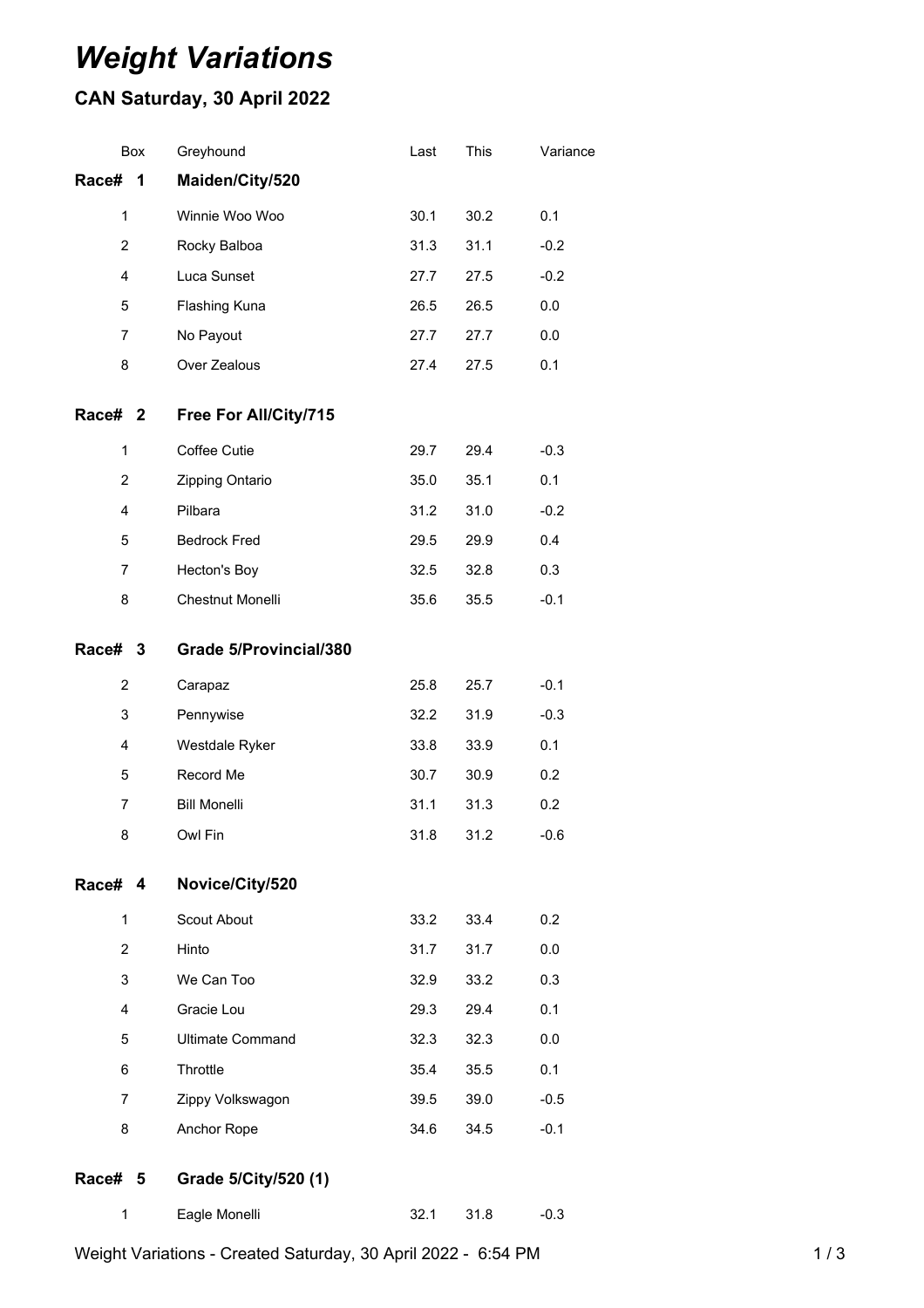### **CAN Saturday, 30 April 2022**

|         | Box            | Greyhound                                     | Last | This | Variance |  |  |  |
|---------|----------------|-----------------------------------------------|------|------|----------|--|--|--|
|         | 2              | Moruga Scorpion                               | 29.8 | 29.7 | $-0.1$   |  |  |  |
|         | 3              | Rippin' Sheen                                 | 31.4 | 31.3 | $-0.1$   |  |  |  |
|         | 4              | Kinjarling                                    | 35.0 | 34.8 | $-0.2$   |  |  |  |
|         | 5              | Granite Song                                  | 32.9 | 32.6 | $-0.3$   |  |  |  |
|         | 6              | Got The Swagger                               | 36.5 | 36.7 | 0.2      |  |  |  |
|         | $\overline{7}$ | Volute                                        | 28.2 | 28.2 | 0.0      |  |  |  |
|         | 8              | Energetic                                     | 33.6 | 33.4 | $-0.2$   |  |  |  |
| Race# 6 |                | Free For All (s)/City/520                     |      |      |          |  |  |  |
|         | 1              | Lacrymosa                                     | 28.8 | 28.8 | 0.0      |  |  |  |
|         | 2              | Rostered Off                                  | 32.2 | 31.8 | $-0.4$   |  |  |  |
|         | 3              | West On Brae                                  | 32.3 | 32.6 | 0.3      |  |  |  |
|         | 4              | Historic Time                                 | 34.3 | 34.4 | 0.1      |  |  |  |
|         | 6              | West On Radar                                 | 30.8 | 30.8 | 0.0      |  |  |  |
|         | 7              | Stargazer                                     | 32.6 | 32.4 | $-0.2$   |  |  |  |
|         | 8              | Momentum                                      | 31.9 | 31.8 | $-0.1$   |  |  |  |
| Race# 7 |                | <b>Sprinters Plate (Final)/Provincial/380</b> |      |      |          |  |  |  |
|         | 1              | Rebellion Bay                                 | 33.6 | 33.4 | $-0.2$   |  |  |  |
|         | 2              | Sapphire Rose                                 | 27.0 | 26.9 | $-0.1$   |  |  |  |
|         | 3              | <b>Marlou Miss</b>                            | 24.2 | 24.3 | 0.1      |  |  |  |
|         | 4              | West On Fever                                 | 33.7 | 33.5 | $-0.2$   |  |  |  |
|         | 5              | Zulu Wahash                                   | 32.4 | 32.3 | $-0.1$   |  |  |  |
|         | 6              | Chaos Ball                                    | 22.5 | 22.7 | 0.2      |  |  |  |
|         | 7              | Bones Mccoy                                   | 32.2 | 32.0 | $-0.2$   |  |  |  |
|         | 8              | <b>Blackpool Bolt</b>                         | 29.5 | 29.4 | $-0.1$   |  |  |  |
| Race# 8 |                | Grade 5/City/520 (2)                          |      |      |          |  |  |  |
|         | 1              | Zipper Rogue                                  | 33.0 | 33.2 | 0.2      |  |  |  |
|         | $\overline{2}$ | Makuru                                        | 34.2 | 34.2 | 0.0      |  |  |  |
|         | 3              | Speed Bandit                                  | 24.7 | 25.1 | 0.4      |  |  |  |
|         | 4              | Samba Monelli                                 | 31.4 | 31.7 | 0.3      |  |  |  |
|         | 5              | Rippin' Tomahawk                              | 30.5 | 30.6 | 0.1      |  |  |  |
|         | 6              | West On Mia                                   | 26.5 | 26.3 | $-0.2$   |  |  |  |
|         | 7              | One Night Only                                | 32.6 | 32.8 | 0.2      |  |  |  |
|         | 8              | Poppa Monno                                   | 33.4 | 33.5 | 0.1      |  |  |  |
|         |                |                                               |      |      |          |  |  |  |

### **Race# 9 Grade 5 (mid Dist)/Provincial/600**